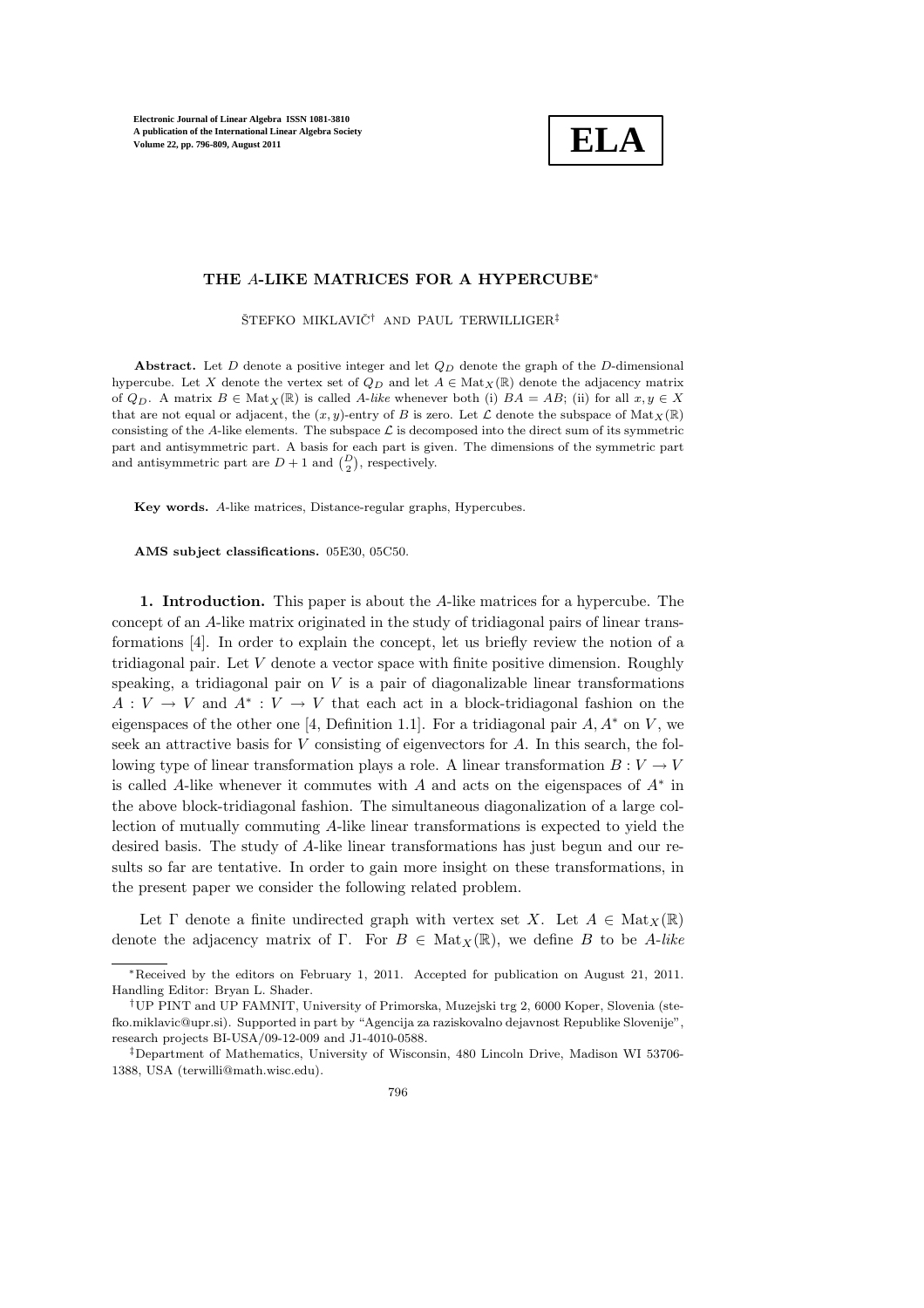**ELA**

The A-like Matrices for a Hypercube 797

whenever both

$$
(i) BA = AB;
$$

(ii) for all  $x, y \in X$  that are not equal or adjacent, the  $(x, y)$ -entry of B is zero.

Let  $\mathcal L$  denote the subspace of Mat<sub>X</sub>(R) consisting of the A-like elements for Γ. We will discuss  $\mathcal L$  after a few comments.

For  $B \in \text{Mat}_X(\mathbb{R})$ , let  $B^t$  denote the transpose of B. Recall that B is symmetric (resp., antisymmetric) whenever  $B^t = B$  (resp.,  $B^t = -B$ ). For a subspace  $H \subset$  $\text{Mat}_X(\mathbb{R})$ , the set of symmetric (resp., antisymmetric) matrices in H is a subspace of  $H$  called the *symmetric part* (resp., *antisymmetric part*) of  $H$ . Note that the following are equivalent: (i)  $H$  is the direct sum of its symmetric and antisymmetric part; (ii) H is closed under the transpose map.

Let  $\mathcal{L}^{sym}$  (resp.,  $\mathcal{L}^{asym}$ ) denote the symmetric (resp., antisymmetric) part of  $\mathcal{L}$ . Note that  $\mathcal{L}$  is closed under the transpose map, so the sum  $\mathcal{L} = \mathcal{L}^{sym} + \mathcal{L}^{asym}$  is direct.

For a positive integer D, let  $Q_D$  denote the graph of the D-dimensional hypercube (see Section 4 for formal definitions). For  $\Gamma = Q_D$ , we find a basis for  $\mathcal{L}^{sym}$  and  $\mathcal{L}^{asym}$ . In particular, we show that the dimensions of  $\mathcal{L}^{sym}$  and  $\mathcal{L}^{asym}$  are  $D+1$  and  $\begin{pmatrix} D \\ 2 \end{pmatrix}$ , respectively.

**2. Preliminaries.** Let X denote a nonempty finite set. Let  $Mat_X(\mathbb{R})$  denote the R-algebra consisting of the matrices with entries in R, and rows and columns indexed by X. Let  $V = \mathbb{R}^X$  denote the vector space over  $\mathbb R$  consisting of the column vectors with entries in R and rows indexed by X. Observe that  $Mat_X(\mathbb{R})$  acts on V by left multiplication. We refer to V as the *standard module* of  $Mat_X(\mathbb{R})$ . For  $v \in V$ , let  $v^t$  denote the transpose of v. We endow V with the bilinear form  $\langle u, v \rangle =$  $u^t v$  ( $u, v \in V$ ). The vector space V together with  $\langle , \rangle$  is a Euclidean space. For  $x \in X$ , let  $\hat{x}$  denote the vector in V that has x-coordinate 1 and all other coordinates 0. Observe that  $\{\hat{x}|x \in X\}$  is an orthonormal basis for V. For  $B \in Mat_X(\mathbb{R})$ , we have  $\langle Bu, v \rangle = \langle u, B^t v \rangle$  for all  $u, v \in V$ . Therefore, B is symmetric (resp., antisymmetric) if and only if  $\langle Bu, v \rangle = \langle u, Bv \rangle$  (resp.,  $\langle Bu, v \rangle = -\langle u, Bv \rangle$ ) for all  $u, v \in V$ .

Given a subspace  $U \subseteq V$ , let End(U) denote the R-algebra consisting of the linear transformations from U to U. We identify  $\text{End}(V)$  with  $\text{Mat}_X(\mathbb{R})$ .

LEMMA 2.1. For a subspace  $U \subseteq V$  and  $B \in End(U)$ , there exists a unique  $B^{\dagger} \in \text{End}(U)$  such that  $\langle Bu, v \rangle = \langle u, B^{\dagger}v \rangle$  for all  $u, v \in U$ . We call  $B^{\dagger}$  the adjoint of B relative to  $\langle , \rangle$ .

*Proof.* By the Fischer-Riesz theorem [5, Theorem 9.18], for all  $v \in U$ , there exists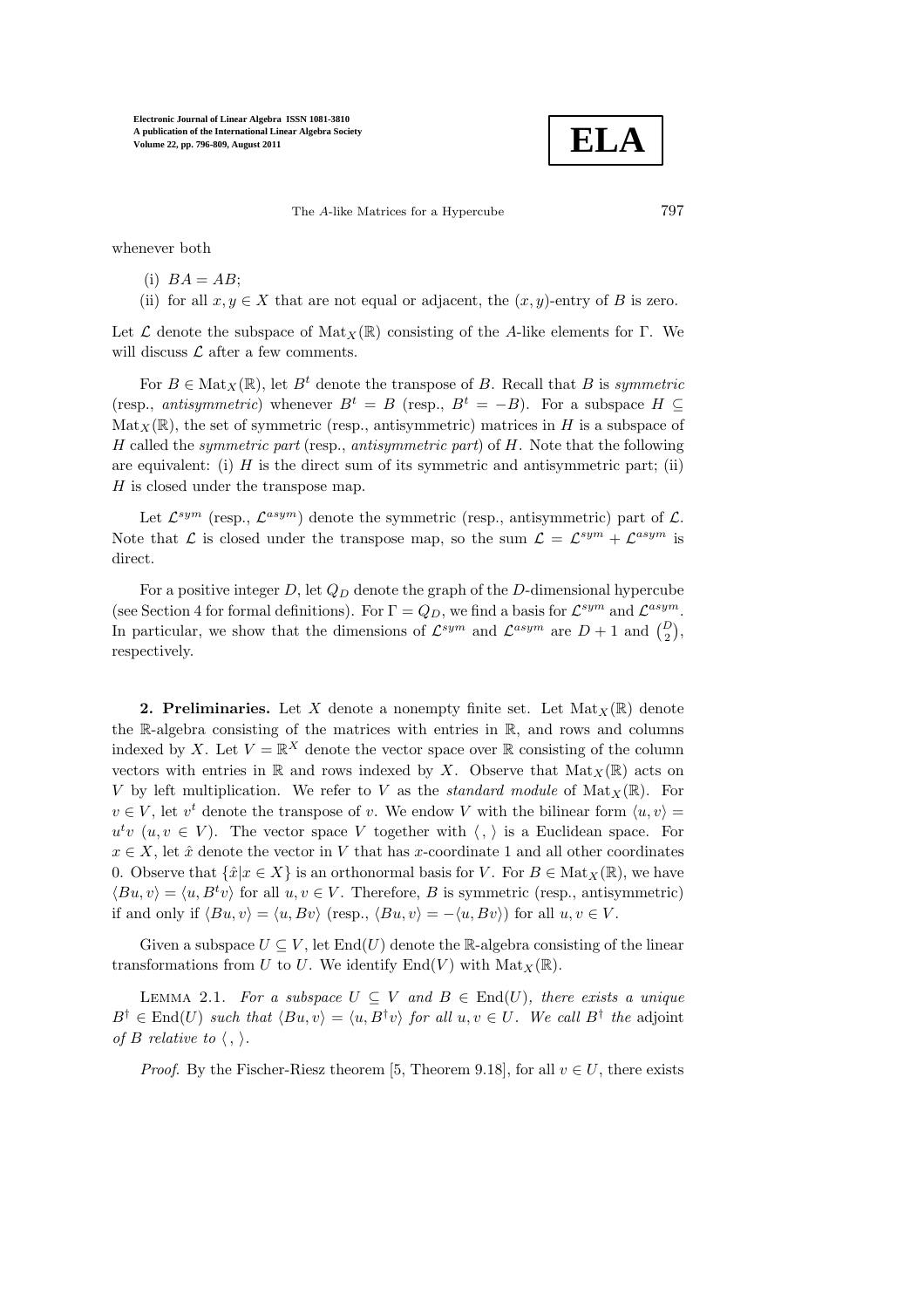

798 Š. Miklavič and P. Terwilliger

a unique  $z_v \in U$  such that  $\langle Bu, v \rangle = \langle u, z_v \rangle$  for all  $u \in U$ . Observe that the map  $U \to U, v \mapsto z_v$  is an element of  $\text{End}(U)$  which we denote by  $B^{\dagger}$ . By construction  $\langle Bu, v \rangle = \langle u, B^{\dagger}v \rangle$  for all  $u, v \in U$ . We have shown that  $B^{\dagger}$  exists. The uniqueness of  $B^{\dagger}$  follows from the uniqueness of the vector  $z_v$  in our preliminary remarks.

EXAMPLE 2.2. Referring to Lemma 2.1, assume  $U = V$ . Then  $B^{\dagger} = B^t$ .

The lemma and corollaries below follow from Lemma 2.1.

LEMMA 2.3. Let U denote a subspace of V and fix an orthonormal basis for  $U$ . Pick  $B \in End(U)$  and consider the matrices representing B and  $B^{\dagger}$  with respect to this basis. Then these matrices are transposes of each other.

COROLLARY 2.4. For a subspace  $U \subseteq V$  and  $B \in End(U)$ , the following (i)–(iv) are equivalent.

- (i) There exists an orthonormal basis for U with respect to which the matrix representing B is symmetric.
- (ii) With respect to any orthonormal basis for U the matrix representing B is symmetric.
- (iii)  $\langle Bu, v \rangle = \langle u, Bv \rangle$  for all  $u, v \in U$ .
- $(iv)$   $B = B^{\dagger}$ .

COROLLARY 2.5. For a subspace  $U \subseteq V$  and  $B \in End(U)$ , the following (i)–(iv) are equivalent.

- (i) There exists an orthonormal basis for U with respect to which the matrix representing B is antisymmetric.
- (ii) With respect to any orthonormal basis for  $U$  the matrix representing  $B$  is antisymmetric.
- (iii)  $\langle Bu, v \rangle = -\langle u, Bv \rangle$  for all  $u, v \in U$ .
- (iv)  $B = -B^{\dagger}$ .

Motivated by Corollaries 2.4 and 2.5 we make a definition.

DEFINITION 2.6. For a subspace  $U \subseteq V$  and  $B \in End(U)$ , we call B symmetric (resp., *antisymmetric*) whenever the equivalent conditions  $(i)$ –(iv) hold in Corollary 2.4 (resp., Corollary 2.5).

DEFINITION 2.7. Pick a subspace  $U \subseteq V$  and a subspace  $H \subseteq \text{End}(U)$ . By the *symmetric part* of  $H$  we mean the subspace of  $H$  consisting of its symmetric elements. By the *antisymmetric part* of  $H$  we mean the subspace of  $H$  consisting of its antisymmetric elements.

We make two observations.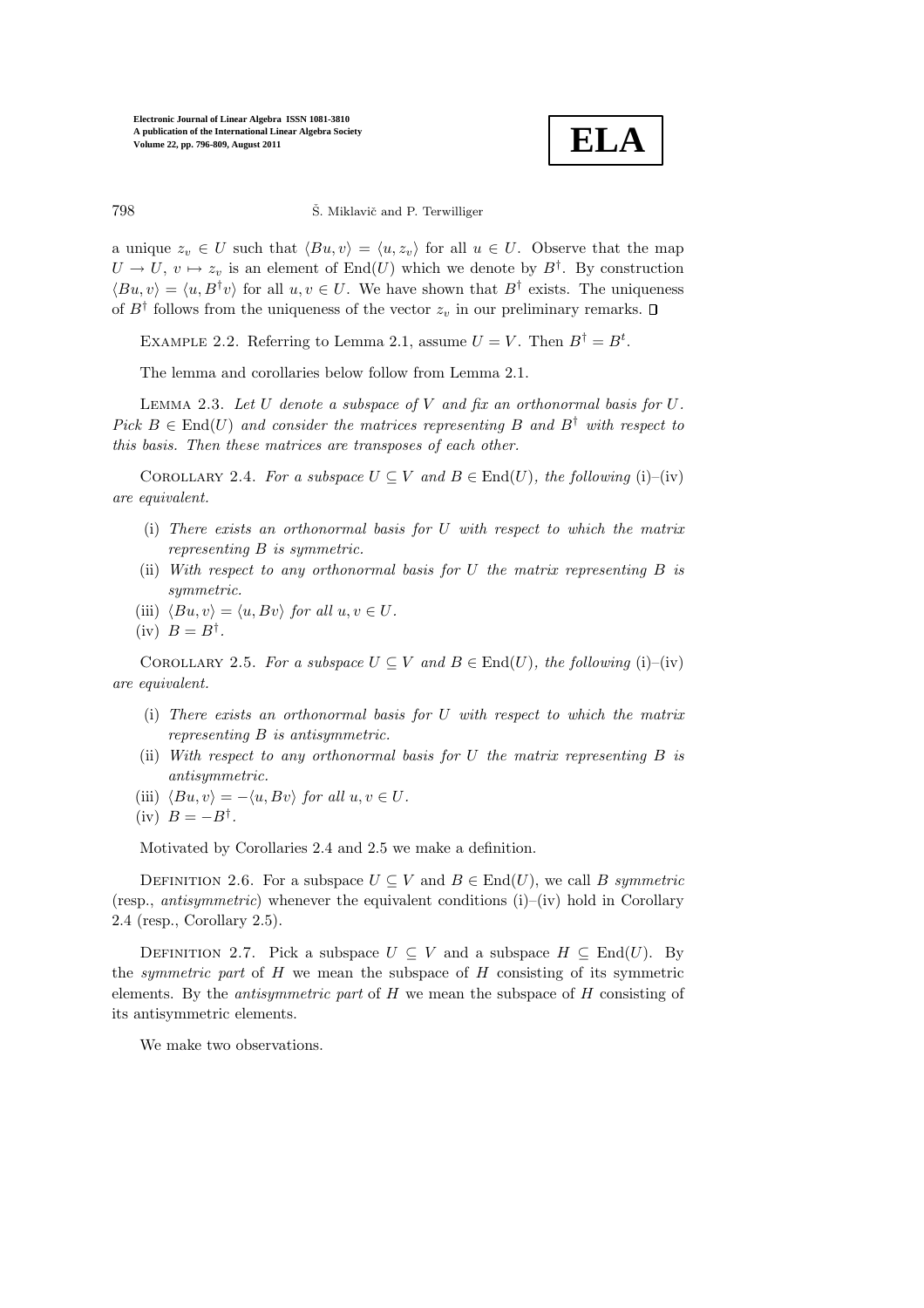

The A-like Matrices for a Hypercube 799

LEMMA 2.8. For a subspace  $U \subseteq V$  and a subspace  $H \subseteq End(U)$ , the following (i), (ii) are equivalent.

- (i) H is the direct sum of its symmetric and antisymmetric part.
- (ii) H is closed under the adjoint map.

LEMMA 2.9. Let  $B \in \text{Mat}_X(\mathbb{R})$  and assume B is symmetric (resp., antisymmetric). Then for any B-invariant subspace  $U \subseteq V$ , the restriction of B to U is symmetric (resp., antisymmetric) in the sense of Definition 2.6.

Let  $\Gamma = (X, R)$  denote a finite, undirected, connected graph, without loops or multiple edges, with vertex set X, edge set R, path-length distance function  $\partial$ , and diameter  $D := \max\{\partial(x, y) | x, y \in X\}$ . For a vertex  $x \in X$  and an integer  $i \geq 0$ , let  $\Gamma_i(x) = \{y \in X \mid \partial(x, y) = i\}.$  We abbreviate  $\Gamma(x) = \Gamma_1(x)$ . For an integer  $k \geq 0$ , we say Γ is regular with valency k whenever  $|\Gamma(x)| = k$  for all  $x \in X$ . We say Γ is *distance-regular* whenever for all integers  $0 \leq h, i, j \leq D$  and all  $x, y \in X$ with  $\partial(x, y) = h$ , the number  $p_{ij}^h := |\Gamma_i(x) \cap \Gamma_j(y)|$  is independent of x, y. The constants  $p_{ij}^h$  are known as the *intersection numbers* of Γ. From now on assume Γ is distance-regular with  $D \geq 1$ . Observe that  $\Gamma$  is regular with valency  $k = p_{11}^0$ .

We now recall the Bose-Mesner algebra of Γ. For  $0 \leq i \leq D$ , let  $A_i$  denote the matrix in  $\text{Mat}_X(\mathbb{R})$  with entries

$$
(A_i)_{xy} = \begin{cases} 1 & \text{if } \partial(x, y) = i, \\ 0 & \text{if } \partial(x, y) \neq i \end{cases} \qquad (x, y \in X).
$$

We abbreviate  $A = A_1$  and call this the *adjacency matrix of* Γ. Let M denote the subalgebra of  $\text{Mat}_X(\mathbb{R})$  generated by A. By [3, Theorem 11.2.2] the matrices  $\{A_i\}_{i=0}^D$ form a basis for M. We call M the Bose-Mesner algebra of Γ. Observe that M is commutative and semi-simple. By [3, Theorem 12.2.1] there exists a basis  ${E_i}_{i=0}^D$ for M such that (i)  $E_0 = |X|^{-1} J$ , (ii)  $I = \sum_{i=0}^{D} E_i$ , (iii)  $E_i^t = E_i$  ( $0 \le i \le D$ ), (iv)  $E_iE_j = \delta_{ij}E_i$   $(0 \le i, j \le D)$ , where I and J denote the identity and the all-ones matrix of  $\text{Mat}_X(\mathbb{R})$ , respectively. The matrices  $\{E_i\}_{i=0}^D$  are known as the *primitive idempotents of* Γ, and  $E_0$  is called the *trivial* idempotent. We recall the eigenvalues of Γ. Since  ${E_i}_{i=0}^D$  is a basis for M, there exist real scalars  ${\{\theta_i\}}_{i=0}^D$  such that

$$
A = \sum_{i=0}^{D} \theta_i E_i.
$$

Combining this with (iv) above we obtain  $AE_i = E_i A = \theta_i E_i$  for  $0 \le i \le D$ . Using (i) above we find  $\theta_0 = k$ . For  $0 \le i \le D$ , we call  $\theta_i$  the *eigenvalue* of  $\Gamma$  associated with  $E_i$ . The eigenvalues  $\{\theta_i\}_{i=0}^D$  are mutually distinct since A generates M. For  $0 \leq i \leq D$ , let  $m_i$  denote the rank of  $E_i$ . We call  $m_i$  the *multiplicity* of  $\theta_i$ .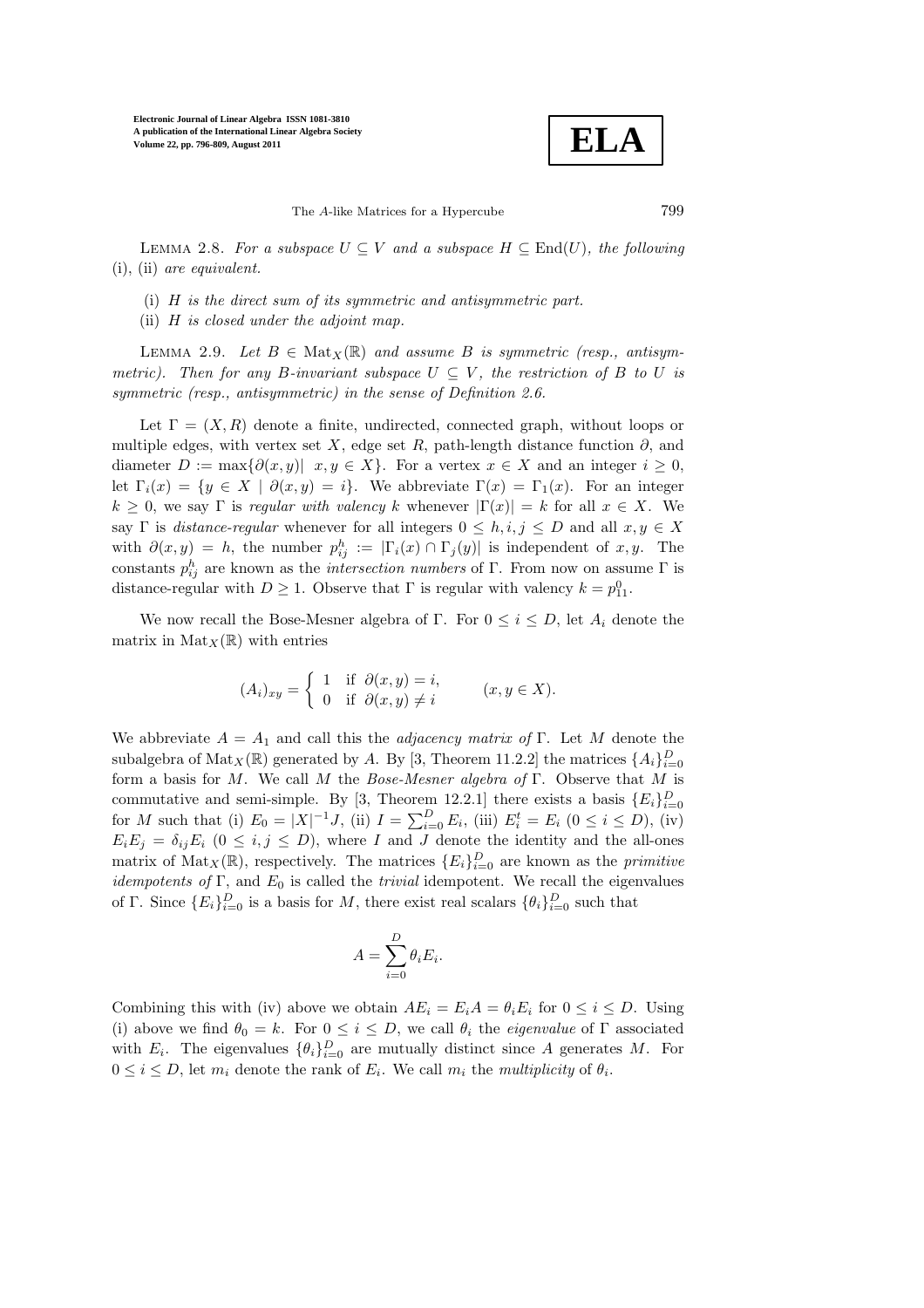

800 Š. Miklavič and P. Terwilliger

By  $(ii)$ – $(iv)$  above,

(2.1) 
$$
V = E_0 V + E_1 V + \dots + E_D V \qquad \text{(orthogonal direct sum)}.
$$

For  $0 \leq i \leq D$ , the space  $E_i V$  is the eigenspace of A associated with  $\theta_i$ .

3. The tensor product. In this section, we recall the tensor product of vectors and matrices.

For  $v \in \mathbb{R}^X$  and  $v' \in \mathbb{R}^{X'}$ , let  $v \otimes v'$  denote the vector in  $\mathbb{R}^{X \times X'}$  with a  $(x, x')$ entry equal to the x-entry of v times the x'-entry of v'. We call  $v \otimes v'$  the tensor product of  $v$  and  $v'$ .

For  $B \in Mat_X(\mathbb{R})$  and  $B' \in Mat_{X'}(\mathbb{R})$ , let  $B \otimes B'$  denote the matrix in  $\text{Mat}_{X\times X'}(\mathbb{R})$  with a  $((x,x'),(y,y'))$ -entry equal to the  $(x,y)$ -entry of B times the  $(x', y')$ -entry of B'. We call  $B \otimes B'$  the tensor product of B and B'. Pick  $B_1, B_2 \in$  $\text{Mat}_X(\mathbb{R})$  and  $B'_1, B'_2 \in \text{Mat}_{X'}(\mathbb{R})$ . Then by [2, p. 107],

(3.1) 
$$
(B_1 \otimes B'_1)(B_2 \otimes B'_2) = (B_1 B_2) \otimes (B'_1 B'_2).
$$

Similarly, for  $v_1, v_2 \in \mathbb{R}^X$  and  $v'_1, v'_2 \in \mathbb{R}^{X'}$ , we have

(3.2) 
$$
\langle v_1 \otimes v_1', v_2 \otimes v_2' \rangle = \langle v_1, v_2 \rangle \langle v_1', v_2' \rangle,
$$

(3.3) 
$$
(B_1 \otimes B'_1)(v_1 \otimes v'_1) = (B_1v_1) \otimes (B'_1v'_1).
$$

4. The hypercubes and the matrices  $\alpha_i$ . In this section, we recall the hypercube graph and some of its basic properties. Fix a positive integer D. Let X denote the Cartesian product  $\{0,1\} \times \{0,1\} \times \cdots \times \{0,1\}$  (D copies). Thus, X is the set of sequences  $(x_1, x_2, \ldots, x_D)$  such that  $x_i \in \{0, 1\}$  for  $1 \leq i \leq D$ . For  $x \in X$ and  $1 \leq i \leq D$ , let  $x_i$  denote the *i*-th coordinate of x. We interpret  $\text{Mat}_X(\mathbb{R})$  and the standard module  $V = \mathbb{R}^X$  as follows. We abbreviate  $Mat_2(\mathbb{R}) = Mat_{\{0,1\}}(\mathbb{R})$ and identify  $\text{Mat}_X(\mathbb{R}) = (\text{Mat}_2(\mathbb{R}))^{\otimes D}$ . We abbreviate  $\mathbb{R}^2 = \mathbb{R}^{\{0,1\}}$  and identify  $V = (\mathbb{R}^2)^{\otimes D}$ . Let  $Q_D$  denote the graph with vertex set X, and where two vertices are adjacent if and only if they differ in exactly one coordinate. We call  $Q_D$  the  $D\text{-}cube$ or the D-dimensional hypercube. The graph  $Q_D$  is connected, and for  $x, y \in X$ , the distance  $\partial(x, y)$  is the number of coordinates at which x and y differ. The diameter of  $Q_D$  equals D. The graph  $Q_D$  is bipartite with bipartition  $X = X^+ \cup X^-$ , where  $X^+$ (resp.,  $X^-$ ) is the set of vertices of  $Q_D$  with an even (resp., odd) number of positive coordinates. By [1, p. 261]  $Q_D$  is distance-regular.

Let  $\theta_0 > \cdots > \theta_D$  denote the eigenvalues of  $Q_D$ . By [1, p. 261] these eigenvalues and their multiplicities are given by

$$
\theta_i = D - 2i, \qquad m_i = \binom{D}{i} \qquad (0 \le i \le D).
$$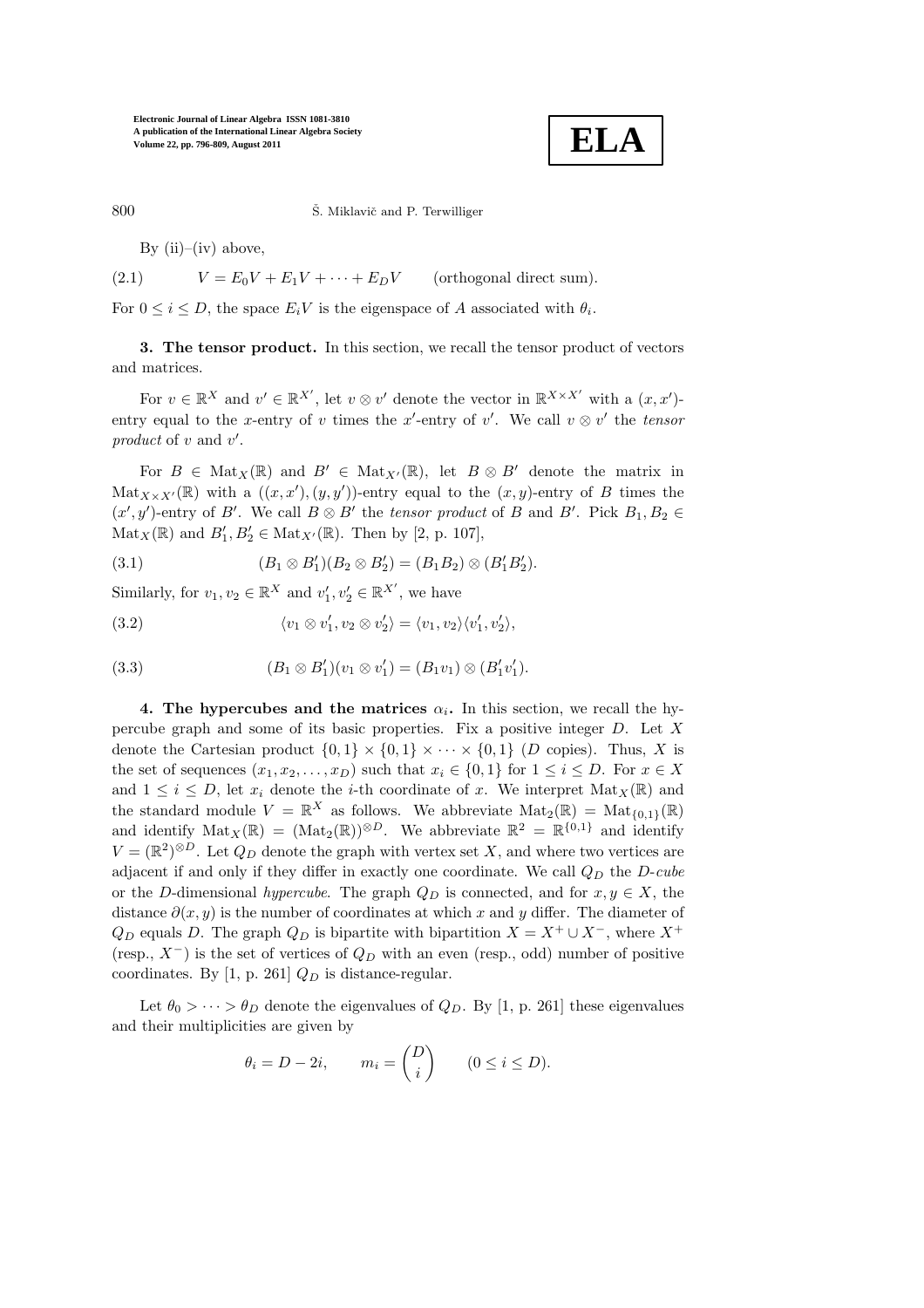$$
\mid
$$
 ELA

The A-like Matrices for a Hypercube 801

DEFINITION 4.1. For  $1 \leq i \leq D$ , vertices  $x, y \in X$  are said to be *i-adjacent* whenever they differ in the *i*-th coordinate and are equal in all other coordinates. Define  $\alpha_i \in \text{Mat}_X(\mathbb{R})$  by

$$
(\alpha_i)_{xy} = \begin{cases} 1 & \text{if } x, y \text{ are } i\text{-adjacent,} \\ 0 & \text{otherwise} \end{cases} (x, y \in X).
$$

From Definition 4.1 we routinely obtain the following result.

LEMMA 4.2. With reference to Definition 4.1 the following  $(i)$ – $(iii)$  hold.

(i)  $\alpha_i \alpha_j = \alpha_j \alpha_i$   $(1 \leq i, j \leq D);$ (ii)  $\alpha_i^2 = I \left( 1 \le i \le D \right);$ (iii)  $A = \sum_{i=1}^{D} \alpha_i$ .

We now describe the  $\{\alpha_i\}_{i=1}^D$  from another point of view.

DEFINITION 4.3. Define  $\alpha \in Mat_2(\mathbb{R})$  by

$$
\alpha = \left( \begin{array}{cc} 0 & 1 \\ 1 & 0 \end{array} \right).
$$

Observe that  $\alpha^2 = 1$ , where 1 denotes the identity in  $\text{Mat}_2(\mathbb{R})$ .

LEMMA 4.4. For  $1 \leq i \leq D$ , the matrix  $\alpha_i$  from Definition 4.1 satisfies

(4.1) 
$$
\alpha_i = \mathbf{1}^{\otimes (i-1)} \otimes \alpha \otimes \mathbf{1}^{\otimes (D-i)}.
$$

Proof. Using the definition of tensor product in Section 3, along with Definition 4.1 and Definition 4.3, we find that for  $x, y \in X$ , the  $(x, y)$ -entry of the left-hand side of (4.1) equals the  $(x, y)$ -entry of the right-hand side of (4.1).  $\Box$ 

**5. The matrices**  $\alpha_i^*$ . We continue to discuss the hypercube  $Q_D$  from Section 4. In Section 4 we defined the matrices  $\{\alpha_i\}_{i=1}^D$ . We now define some matrices  $\{\alpha_i^*\}_{i=1}^D$ .

DEFINITION 5.1. For  $1 \leq i \leq D$  let  $\alpha_i^* \in \text{Mat}_X(\mathbb{R})$ , denote the diagonal matrix with  $(x, x)$ -entry

$$
(\alpha_i^*)_{xx} = \begin{cases} 1 & \text{if } x_i = 0, \\ -1 & \text{if } x_i = 1 \end{cases}
$$
  $(x \in X).$ 

From Definition 5.1 we routinely obtain the following result.

Lemma 5.2. With reference to Definition 5.1 the following (i), (ii) hold.

(i)  $\alpha_i^* \alpha_j^* = \alpha_j^* \alpha_i^*$   $(1 \le i, j \le D);$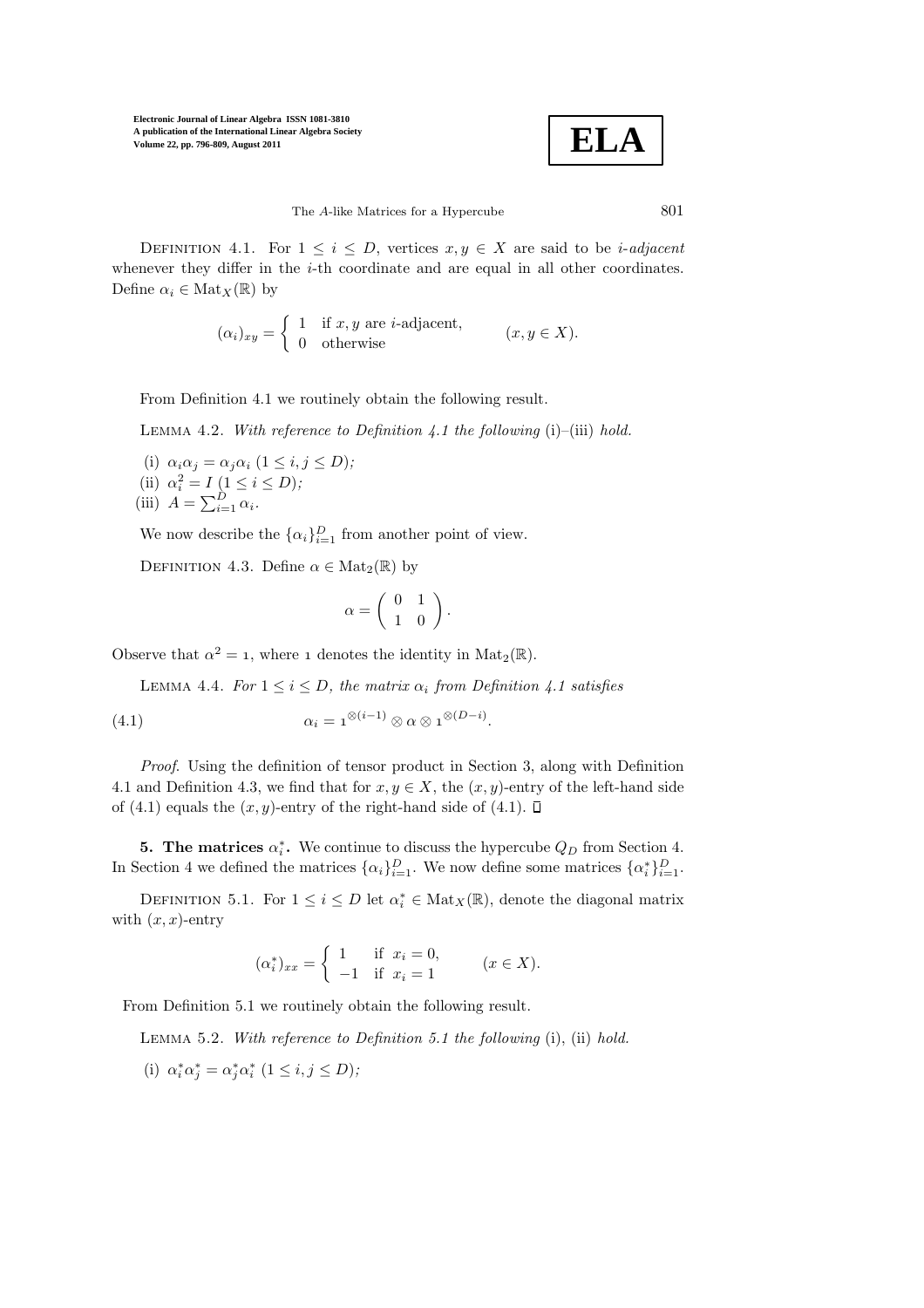

802 Š. Miklavič and P. Terwilliger

(ii)  $(\alpha_i^*)^2 = I \ (1 \le i \le D).$ 

We now show that the matrices  $\{\alpha_i^*\}_{i=1}^D$  satisfy an analog of Lemma 4.4.

DEFINITION 5.3. Define  $\alpha^* \in Mat_2(\mathbb{R})$  by

$$
\alpha^* = \left( \begin{array}{cc} 1 & 0 \\ 0 & -1 \end{array} \right).
$$

Observe that  $(\alpha^*)^2 = 1$  and  $\alpha \alpha^* = -\alpha^* \alpha$ .

LEMMA 5.4. For  $1 \leq i \leq D$ , the matrix  $\alpha_i^*$  from Definition 5.1 satisfies

(5.1) 
$$
\alpha_i^* = \mathbf{1}^{\otimes (i-1)} \otimes \alpha^* \otimes \mathbf{1}^{\otimes (D-i)}.
$$

Proof. Using the definition of tensor product in Section 3, along with Definition 5.1 and Definition 5.3, we find that for  $x, y \in X$ , the  $(x, y)$ -entry of the left-hand side of (5.1) equals the  $(x, y)$ -entry of the right-hand side of (5.1).  $\Box$ 

LEMMA 5.5. With reference to Definitions 4.1 and 5.1 the following (i), (ii) hold.

- (i)  $\alpha_i \alpha_j^* = \alpha_j^* \alpha_i \text{ if } i \neq j \ (1 \leq i, j \leq D);$
- (ii)  $\alpha_i \alpha_i^* = -\alpha_i^* \alpha_i$  ( $1 \le i \le D$ ).

*Proof.* Straightforward from Lemma 4.4 and Lemma 5.4, using (3.1) and  $\alpha \alpha^* =$  $-\alpha^*\alpha$ .

6. An orthonormal A-eigenbasis for  $V$ . We continue to discuss the hypercube  $Q_D$  from Section 4. In this section, we display an orthonormal basis for the standard module V that consists of eigenvectors for A.

DEFINITION 6.1. Define  $u, v \in \mathbb{R}^2$  by

$$
u = \frac{1}{\sqrt{2}} \begin{pmatrix} 1 \\ 1 \end{pmatrix}, \qquad v = \frac{1}{\sqrt{2}} \begin{pmatrix} 1 \\ -1 \end{pmatrix}.
$$

Observe that  $u, v$  form an orthonormal basis for  $\mathbb{R}^2$ .

We have a comment.

LEMMA  $6.2$ . The vectors  $u, v$  from Definition  $6.1$  satisfy

$$
\alpha u = u, \qquad \alpha v = -v, \qquad \alpha^* u = v, \qquad \alpha^* v = u,
$$

where  $\alpha$  is from Definition 4.3 and  $\alpha^*$  is from Definition 5.3.

DEFINITION 6.3. For a subset  $S \subseteq \{1, 2, ..., D\}$ , define  $w_S \in V$  by

$$
w_S=w_1\otimes w_2\otimes\cdots\otimes w_D,
$$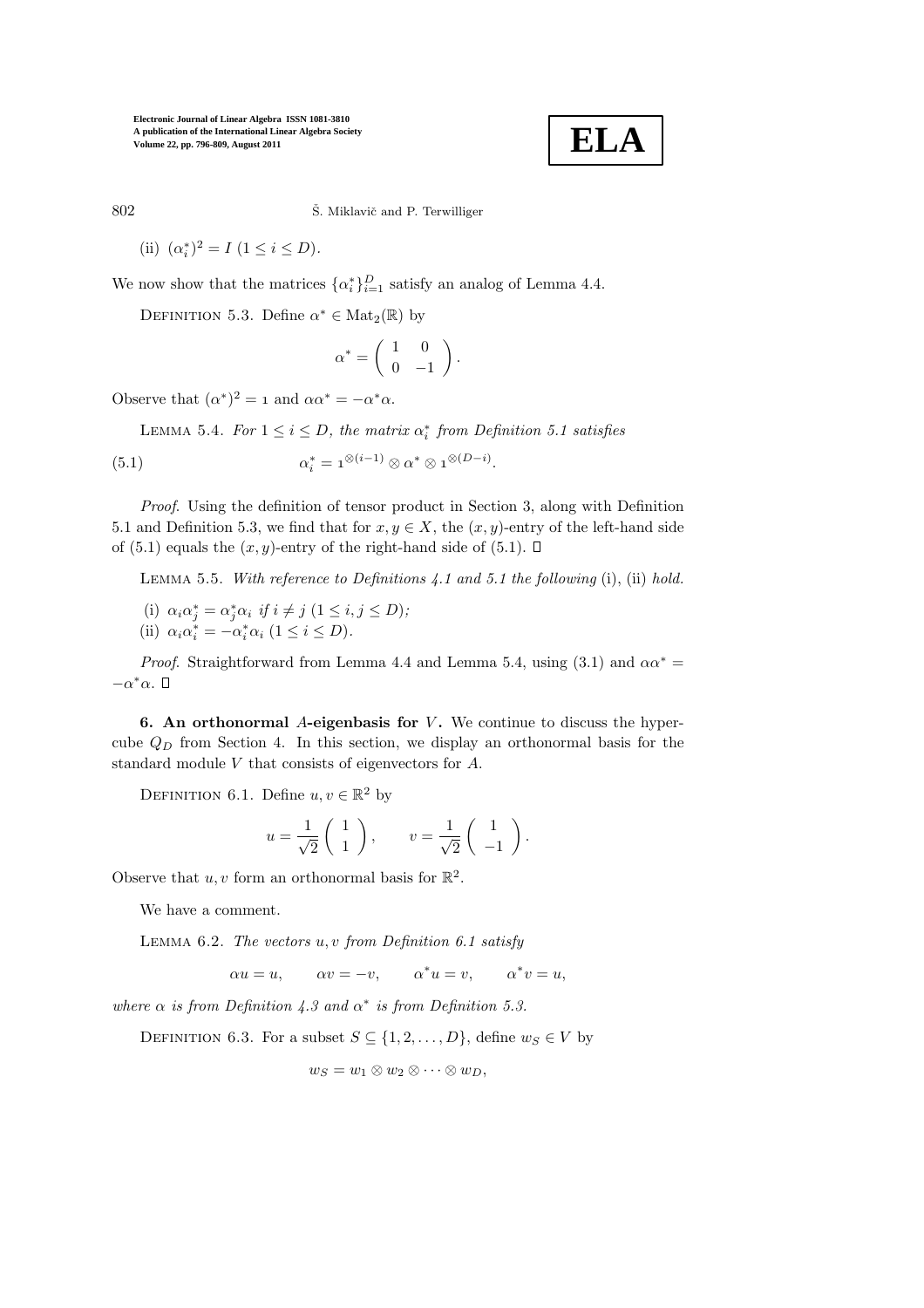

The A-like Matrices for a Hypercube 803

where

$$
w_i = \begin{cases} u & \text{if } i \notin S, \\ v & \text{if } i \in S \end{cases} \quad (1 \leq i \leq D).
$$

Lemma 6.4. The vectors

$$
(6.1) \t\t w_S, \t S \subseteq \{1, 2, \ldots, D\}
$$

form an orthonormal basis for V .

*Proof.* The number of vectors in  $(6.1)$  is  $2^D$ , and this number is the dimension of V. Therefore, it suffices to show that the vectors  $(6.1)$  have square norm 1 and are mutually orthogonal. But this is the case by (3.2) and the observation below Definition 6.1.  $\square$ 

We now consider the actions of  $\{\alpha_i\}_{i=1}^D$ ,  $\{\alpha_i^*\}_{i=1}^D$  on the basis (6.1).

PROPOSITION 6.5. For  $1 \leq i \leq D$  and  $S \subseteq \{1, 2, ..., D\}$ , the action of  $\alpha_i$  and  $\alpha_i^*$  on  $w_S$  is given by

$$
\alpha_i w_S = \begin{cases} w_S & \text{if } i \notin S, \\ -w_S & \text{if } i \in S, \end{cases} \qquad \alpha_i^* w_S = \begin{cases} w_{S \cup i} & \text{if } i \notin S, \\ w_{S \setminus i} & \text{if } i \in S. \end{cases}
$$

*Proof.* To compute  $\alpha_i w_S$  use (3.3), Lemma 4.4, Lemma 6.2 and Definition 6.3. To compute  $\alpha_i^* w_S$  use (3.3), Lemma 5.4, Lemma 6.2 and Definition 6.3.

COROLLARY 6.6. For  $0 \leq i \leq D$ , the vectors

(6.2)  $w_S, \quad S \subseteq \{1, 2, ..., D\}, \quad |S| = i$ 

form a basis for  $E_iV$ .

*Proof.* In view of  $(2.1)$  and Lemma 6.4 it suffices to show that each vector  $w_S$  from  $(6.2)$  is contained in  $E_iV$ . Recall that  $E_iV$  is the eigenspace of A for the eigenvalue  $\theta_i = D - 2i$ . Using Lemma 4.2(iii) and Proposition 6.5,

$$
Aw_S = (D - |S|)w_S - |S|w_S = (D - 2i)w_S.
$$

Therefore,  $w_S \in E_iV$  and the result follows.  $\square$ 

7. A characterization of  $\mathcal{L}$ . We continue to discuss the hypercube  $Q_D$  from Section 4. For this graph, we now give a characterization of  $\mathcal{L}$ .

LEMMA 7.1. Pick distinct integers i, j  $(1 \le i, j \le D)$  and  $B \in Mat_X(\mathbb{R})$ . Consider the following expression:

(7.1) 
$$
\alpha_i^* \alpha_j^* B - \alpha_i^* B \alpha_j^* - \alpha_j^* B \alpha_i^* + B \alpha_i^* \alpha_j^*.
$$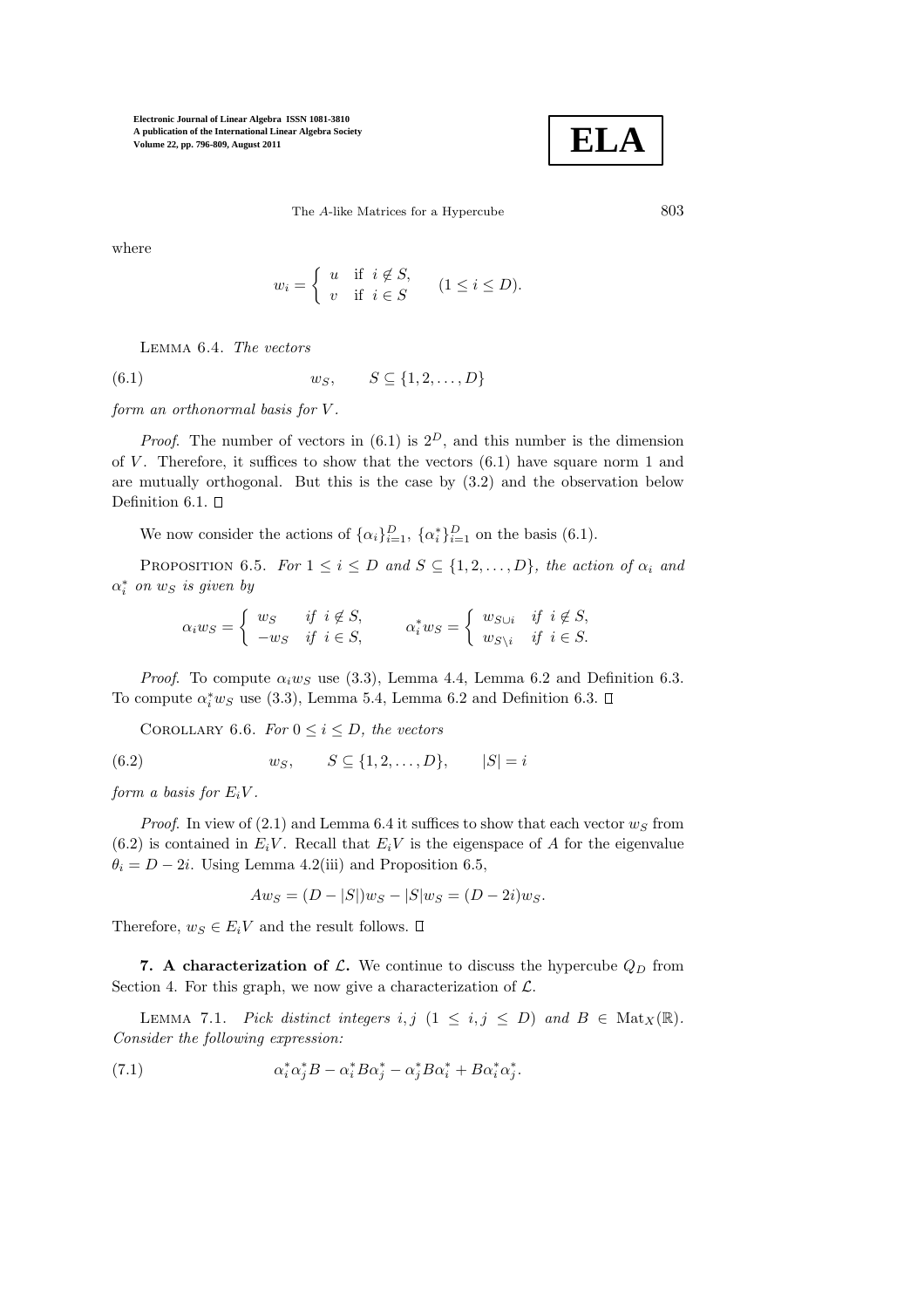

804 Š. Miklavič and P. Terwilliger

Then for  $x, y \in X$ , the following (i), (ii) hold.

(i) The  $(x, y)$ -entry of  $(7.1)$  is equal to

(7.2) 
$$
((\alpha_i^*)_{xx} - (\alpha_i^*)_{yy})((\alpha_j^*)_{xx} - (\alpha_j^*)_{yy})B_{xy}.
$$

(ii) The  $(x, y)$ -entry of  $(7.1)$  is 0 whenever  $x = y$  or  $x, y$  are adjacent.

*Proof.* (i) Use matrix multiplication, together with the fact that the matrices  $\alpha_i^*$ and  $\alpha_j^*$  are diagonal.

(ii) First assume  $x = y$ . Then the first two factors in (7.2) are zero, so (7.2) is zero. Next assume that x, y are adjacent. Then there exists a unique integer  $r (1 \le r \le D)$ such that x, y are r-adjacent. By assumption  $i \neq j$ , so  $r \neq i$  or  $r \neq j$ . If  $r \neq i$  then the first factor in (7.2) is zero. If  $r \neq j$  then the second factor in (7.2) is zero. In any case  $(7.2)$  is zero.  $\square$ 

LEMMA 7.2. For  $B \in Mat_X(\mathbb{R})$ , the following (i), (ii) are equivalent.

- (i) For all  $x, y \in X$  that are not equal or adjacent, the  $(x, y)$ -entry of B is zero.
- (ii) For  $1 \leq i < j \leq D$ ,

$$
\alpha_i^* \alpha_j^* B - \alpha_i^* B \alpha_j^* - \alpha_j^* B \alpha_i^* + B \alpha_i^* \alpha_j^* = 0.
$$

*Proof.* (i)  $\rightarrow$  (ii): Immediate from Lemma 7.1.

(ii)  $\rightarrow$  (i): Write  $r = \partial(x, y)$  and note that  $r \geq 2$ . By construction x, y differ in exactly r coordinates. So there exist two distinct coordinates i, j  $(i < j)$  at which x, y differ. For these values of  $i, j$ , we apply Lemma 7.1. By assumption (7.1) is zero so (7.2) is zero. But in (7.2) the first two factors are nonzero so the last factor  $B_{xy}$  is zero.  $\square$ 

PROPOSITION 7.3. For  $B \in Mat_X(\mathbb{R})$ , the following (i), (ii) are equivalent.

- (i)  $B$  is  $A$ -like:
- (ii) B commutes with A and

$$
\alpha_i^* \alpha_j^* B - \alpha_i^* B \alpha_j^* - \alpha_j^* B \alpha_i^* + B \alpha_i^* \alpha_j^* = 0 \qquad (1 \le i < j \le D).
$$

*Proof.* By Lemma 7.2 and the definition of an A-like matrix.  $\square$ 

8. The symmetric A-like matrices for  $Q_D$ . We continue to discuss the hypercube  $Q_D$  from Section 4. For this graph, we now describe the vector space  $\mathcal{L}^{sym}$ . We will give a basis for  $\mathcal{L}^{sym}$  and show that the dimension is  $D + 1$ .

LEMMA 8.1. The following  $(i)$ – $(iii)$  hold.

(i)  $I \in \mathcal{L}^{sym}$ ;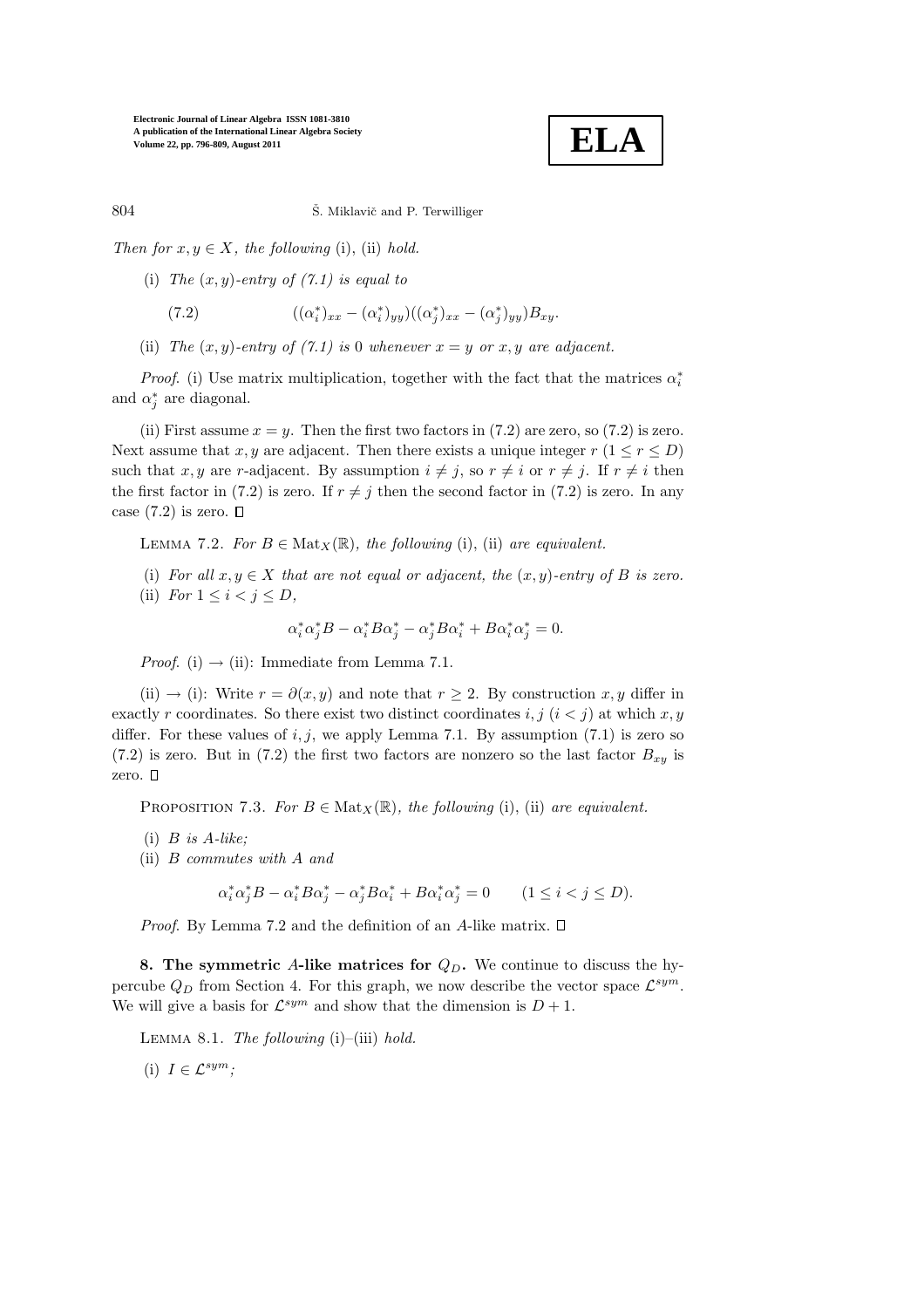$$
\boxed{\textbf{ELA}}
$$

The  $A$ -like Matrices for a Hypercube  $805$ 

- (ii)  $\alpha_i \in \mathcal{L}^{sym}$  for  $1 \leq i \leq D$ ;
- (iii) The matrices  $I, \alpha_1, \alpha_2, \ldots, \alpha_D$  are linearly independent.

Proof. (i) This is clear.

(ii) The matrix  $\alpha_i$  is symmetric by Definition 4.1, so it suffices to show that  $\alpha_i \in \mathcal{L}$ . By Lemma 4.2(i),(iii) we have  $\alpha_i A = A \alpha_i$ . For all  $x, y \in X$  that are not equal or adjacent, x and y are not *i*-adjacent so the  $(x, y)$ -entry of  $\alpha_i$  is zero. We have shown  $\alpha_i \in \mathcal{L}$  and the result follows.

(iii) For each matrix in this list, define the support to be the set of ordered pairs  $(x, y)$  of vertices such that the  $(x, y)$ -entry is nonzero. These supports are nonempty and mutually disjoint. Therefore, the matrices are linearly independent.  $\square$ 

LEMMA 8.2. The following (i), (ii) hold for  $B \in \mathcal{L}^{sym}$ .

- (i)  $B_{xx} = B_{yy}$  for all  $x, y \in X$ .
- (ii) Pick  $x, z \in X$  such that  $\partial(x, z) = 2$ , and let y, w denote the two vertices in  $\Gamma(x) \cap \Gamma(z)$ . Then  $B_{xy} = B_{zw}$  and  $B_{yz} = B_{wx}$ .

*Proof.* (i) Since  $Q_D$  is connected we may assume without loss that x, y are adjacent. We have  $BA = AB$  so  $(BA)_{xy} = (AB)_{xy}$ . By matrix multiplication,

$$
(BA)_{xy} = \sum_{v \in X} B_{xv} A_{vy} = \sum_{v \in \Gamma(y)} B_{xv}.
$$

By construction  $x \in \Gamma(y)$ . For all  $v \in \Gamma(y) \backslash x$ , we have  $\partial(x, v) = 2$ , so  $B_{xy} = 0$ . Therefore,  $(BA)_{xy} = B_{xx}$ . By a similar argument  $(AB)_{xy} = B_{yy}$ . The result follows.

(ii) Recall  $BA = AB$  so  $(BA)_{xz} = (AB)_{xz}$ . In this equation, we expand each side using matrix multiplication and simplify the result using the fact that  $B$  is in  $\mathcal{L}^{sym}$ . This yields  $B_{xy} + B_{wx} = B_{yz} + B_{zw}$ . In the above argument we replace  $(x, y, z, w)$  by  $(y, z, w, x)$  to obtain  $B_{yz} + B_{xy} = B_{zw} + B_{wx}$ . Combining the above two equations we obtain  $B_{xy} = B_{zw}$  and  $B_{yz} = B_{wx}$ .  $\square$ 

LEMMA 8.3. Fix  $x \in X$ . Let B denote a matrix in  $\mathcal{L}^{sym}$  such that  $B_{xy} = 0$  for all  $y \in X$ . Then  $B = 0$ .

*Proof.* For  $z \in X$ , we have  $B_{zz} = 0$  by Lemma 8.2(i) and since  $B_{xx} = 0$ . We now show that  $B_{zw} = 0$  for all edges zw. We proceed as follows. For the moment pick an edge zw. Since  $Q_D$  is bipartite, the distances  $\partial(x, z)$  and  $\partial(x, w)$  differ by 1. We claim that for all integers  $m (1 \le m \le D)$ ,  $B_{zw} = 0$  for all edges zw such that  $z \in \Gamma_{m-1}(x)$  and  $w \in \Gamma_m(x)$ . To prove the claim we use induction on m. First assume  $m = 1$ . Then the claim holds by the assumptions of the lemma. Next assume  $m > 2$ . Pick  $v \in \Gamma_{m-2}(x) \cap \Gamma(z)$ . Note that  $\partial(v, w) = 2$ ; let u denote the unique vertex in  $\Gamma(v) \cap \Gamma(w)$  other than z. Applying Lemma 8.2(ii) to  $v, z, w, u$  we find  $B_{zw} = B_{vu}$ .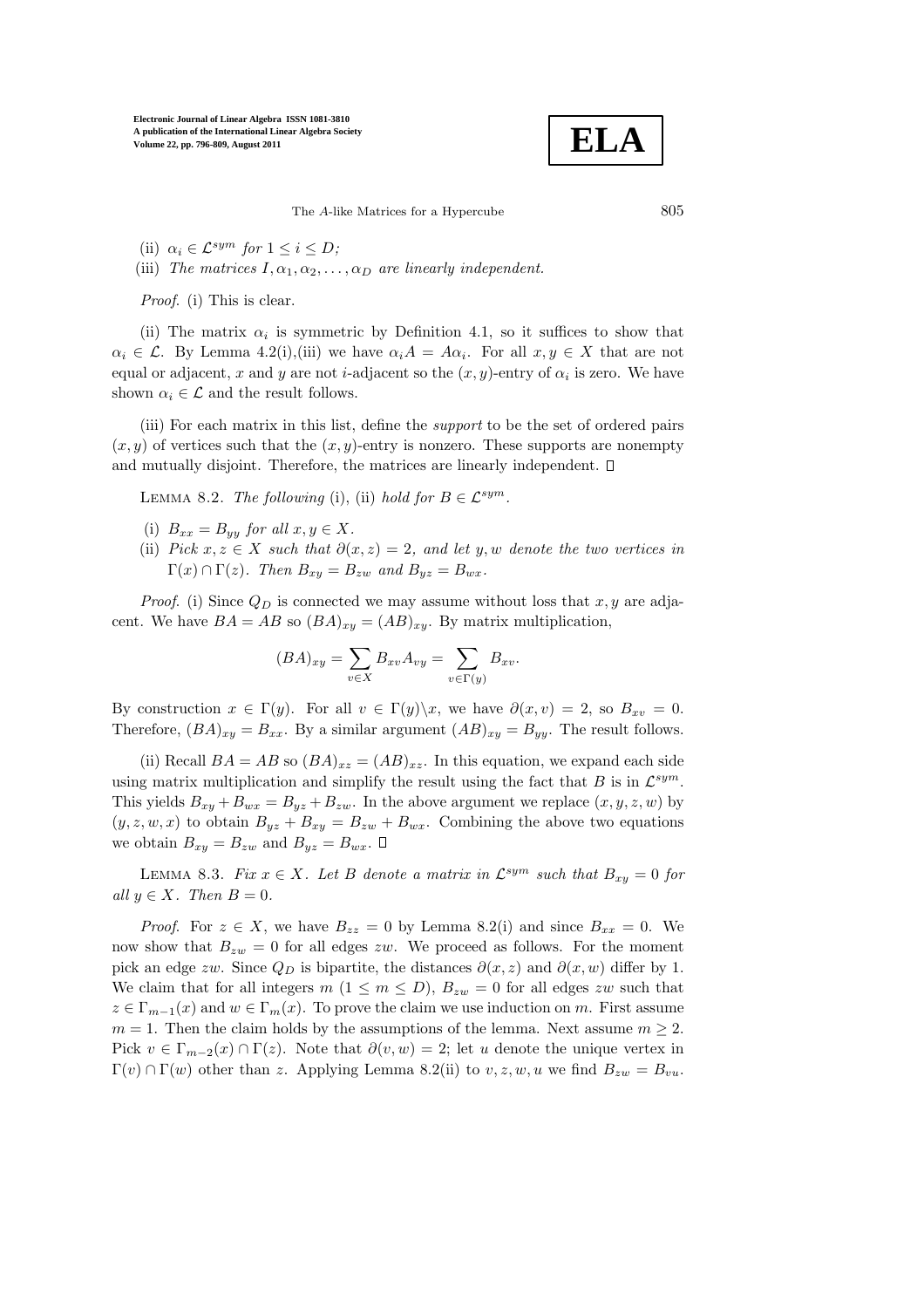

806 Š. Miklavič and P. Terwilliger

In this equation, the right-hand side is zero by induction on  $m$ , so the left-hand side is zero, as desired. The claim is proved and the result follows.

Corollary 8.4. The matrices

$$
(8.1) \tI, \alpha_1, \alpha_2, \ldots, \alpha_D
$$

form a basis for  $\mathcal{L}^{sym}$ . Moreover, the dimension of  $\mathcal{L}^{sym}$  is  $D+1$ .

Proof. By Lemma 8.1 the matrices (8.1) are linearly independent and contained in  $\mathcal{L}^{sym}$ . It remains to show that the matrices (8.1) span  $\mathcal{L}^{sym}$ . Pick  $B \in \mathcal{L}^{sym}$ . We show that B is in the span of (8.1). Fix  $x \in X$  and define real scalars  $\varepsilon_0, \varepsilon_1, \ldots, \varepsilon_D$ as follows. Define  $\varepsilon_0 = B_{xx}$ . For  $1 \leq i \leq D$ , define  $\varepsilon_i = B_{xy}$ , where  $y = y_i$  is the unique vertex in  $X$  that is *i*-adjacent to  $x$ . We show

(8.2) 
$$
B = \varepsilon_0 I + \sum_{i=1}^{D} \varepsilon_i \alpha_i.
$$

Let C denote the left-hand side of  $(8.2)$  minus the right-hand side of  $(8.2)$ , and note that  $C \in \mathcal{L}^{sym}$ . By construction  $C_{xy} = 0$  for all  $y \in X$ , so  $C = 0$  in view of Lemma 8.3. We have shown (8.2). Therefore, the matrices (8.1) span  $\mathcal{L}^{sym}$  and the result follows.  $\square$ 

9. The antisymmetric A-like matrices for  $Q_D$ . We continue to discuss the hypercube  $Q_D$  from Section 4. For this graph, we now describe the vector space  $\mathcal{L}^{asym}$ . We will give a basis for  $\mathcal{L}^{asym}$  and show that the dimension is  $\binom{D}{2}$ . We start with a comment. For  $B \in \mathcal{L}$  and  $0 \leq i \leq D$ , the space  $E_i V$  is B-invariant since B commutes with A.

LEMMA 9.1. For all  $B \in \mathcal{L}^{asym}$ , we have  $BE_0V = 0$ .

*Proof.* Note that  $BE_0V \subseteq E_0V$ . Since  $E_0V$  has dimension 1, there exists  $\lambda \in \mathbb{R}$ such that  $(B - \lambda I)E_0V = 0$ . We show that  $\lambda = 0$ . Pick a nonzero  $v \in E_0V$  and note that  $\langle v, v \rangle \neq 0$ . Since B is antisymmetric, we get

$$
\lambda \langle v, v \rangle = \langle Bv, v \rangle = -\langle v, Bv \rangle = -\lambda \langle v, v \rangle.
$$

Therefore,  $\lambda = 0$  and the result follows.  $\Box$ 

To motivate our next result, pick  $B \in \mathcal{L}^{asym}$ . Note that  $E_1V$  is B-invariant. Consider the restriction  $B|_{E_1V}$ . By Lemma 2.9 this restriction is contained in the antisymmetric part of  $\text{End}(E_1 V)$ . Denote this part by  $\text{End}(E_1 V)^{asym}$  and consider the restriction map  $\mathcal{L}^{asym} \to \text{End}(E_1 V)^{asym}$ ,  $B \mapsto B|_{E_1 V}$ . We show that this restriction map is an injection.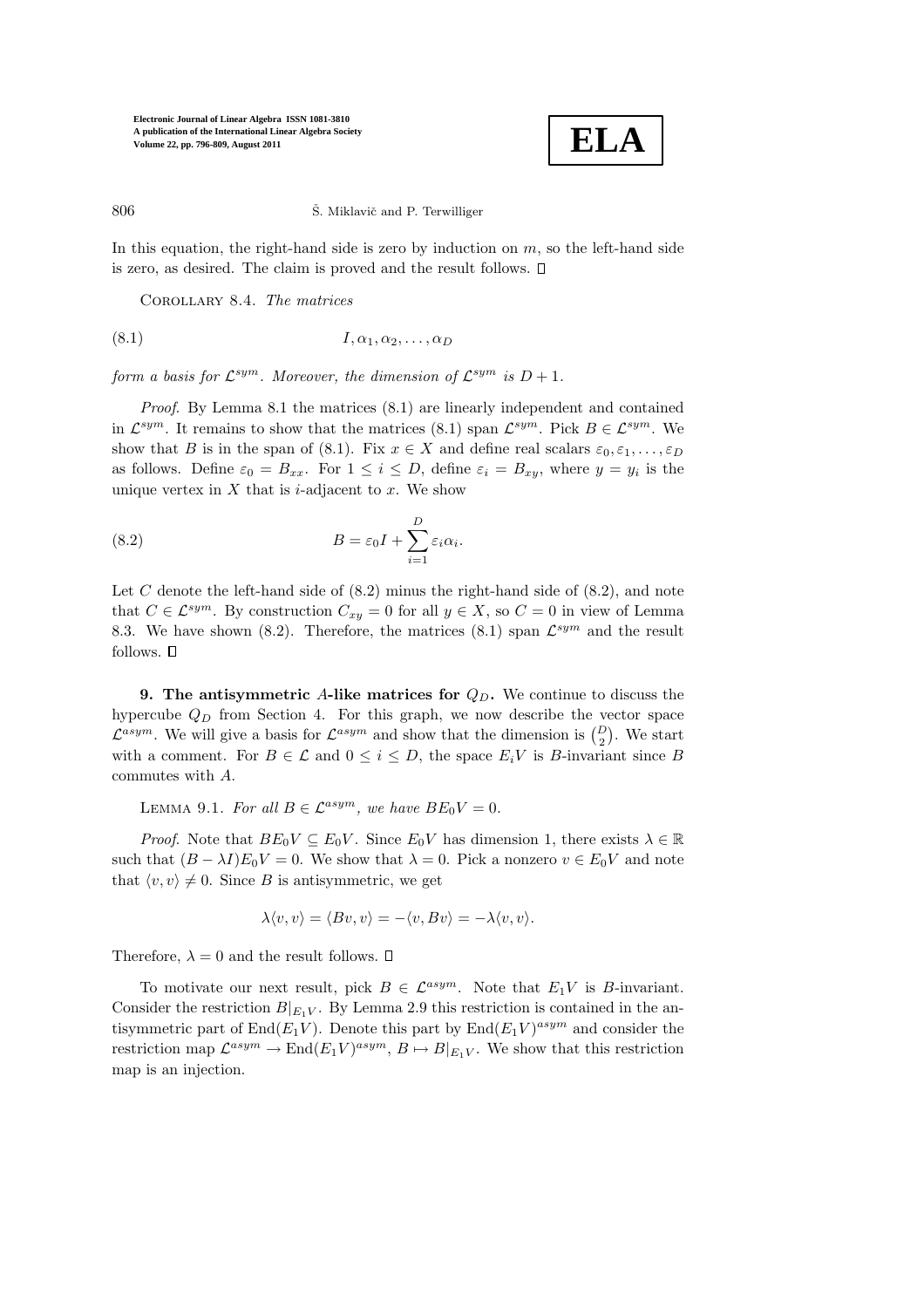$$
\boxed{\textbf{ELA}}
$$

The A-like Matrices for a Hypercube 807

Lemma 9.2. The restriction map

$$
\begin{array}{rcl}\n\mathcal{L}^{asym} & \to & \text{End}(E_1 V)^{asym} \\
B & \mapsto & B|_{E_1 V}\n\end{array}
$$

is an injection.

*Proof.* Pick  $B \in \mathcal{L}^{asym}$  such that  $BE_1V = 0$ . We show that  $B = 0$ . We will do this in steps as follows. We claim that  $BE_{\ell}V = 0$  for  $0 \leq \ell \leq D$ . Our proof is by induction on  $\ell$ . For  $\ell = 0$ , the claim follows from Lemma 9.1, and for  $\ell = 1$ , the claim follows from our assumptions. Next assume  $\ell \geq 2$ . To show  $BE_{\ell}V = 0$ , by Corollary 6.6 it suffices to show  $Bw_S = 0$  for all subsets  $S \subseteq \{1, 2, ..., D\}$  such that  $|S| = \ell$ . Let S be given and pick distinct  $i, j \in S$  with  $i < j$ . Define  $P = S \setminus \{i, j\}$ ,  $Q = S \setminus i$ ,  $R = S \setminus j$ . Note that  $|P| = \ell - 2$ , so  $w_P \in E_{\ell-2}V$  by Corollary 6.6. Similarly  $w_Q \in E_{\ell-1}V$  and  $w_R \in E_{\ell-1}V$ . By these comments and the induction hypothesis, B vanishes on each of  $w_P$ ,  $w_Q$ ,  $w_R$ . By Proposition 6.5 we have  $w_S = \alpha_i^* \alpha_j^* w_P$ ,  $w_Q = \alpha_j^* w_P$ ,  $w_R = \alpha_i^* w_P$ . By Proposition 7.3,

$$
\alpha_i^* \alpha_j^* B - \alpha_i^* B \alpha_j^* - \alpha_j^* B \alpha_i^* + B \alpha_i^* \alpha_j^* = 0.
$$

In this equation, we apply each side to  $w_P$  and evaluate the result using the above comments to get  $Bw_S = 0$ . We have shown  $BE_{\ell}V = 0$  and the claim is proved. It follows that  $B = 0$ .  $\Box$ 

We now show that  $\alpha_i^* A \alpha_j^* - \alpha_j^* A \alpha_i^*$   $(1 \leq i < j \leq D)$  form a basis for  $\mathcal{L}^{asym}$ . We start with a few comments about these expressions. To simplify the notation we abbreviate

(9.1) 
$$
B_{ij} = \alpha_i^* A \alpha_j^* - \alpha_j^* A \alpha_i^* \qquad (1 \le i < j \le D).
$$

LEMMA 9.3. For  $1 \leq i < j \leq D$ ,

$$
B_{ij} = 2\alpha_i^* \alpha_j^* (\alpha_i - \alpha_j).
$$

*Proof.* Routine using Lemma 4.2(iii), Lemma 5.2 and Lemma 5.5.  $\Box$ 

LEMMA 9.4. The following (i), (ii) hold for  $1 \leq i < j \leq D$  and  $1 \leq \ell \leq D$ .

- (i) Assume  $\ell = i$  or  $\ell = j$ . Then  $B_{ij}\alpha_{\ell} = -\alpha_{\ell}B_{ij}$ .
- (ii) Assume  $\ell \neq i$  and  $\ell \neq j$ . Then  $B_{ij} \alpha_{\ell} = \alpha_{\ell} B_{ij}$ .

*Proof.* Use Lemma 4.2(i), Lemma 5.5, and Lemma 9.3.  $\square$ 

LEMMA 9.5. For  $1 \leq i < j \leq D$ , we have  $B_{ij} \in \mathcal{L}^{asym}$ .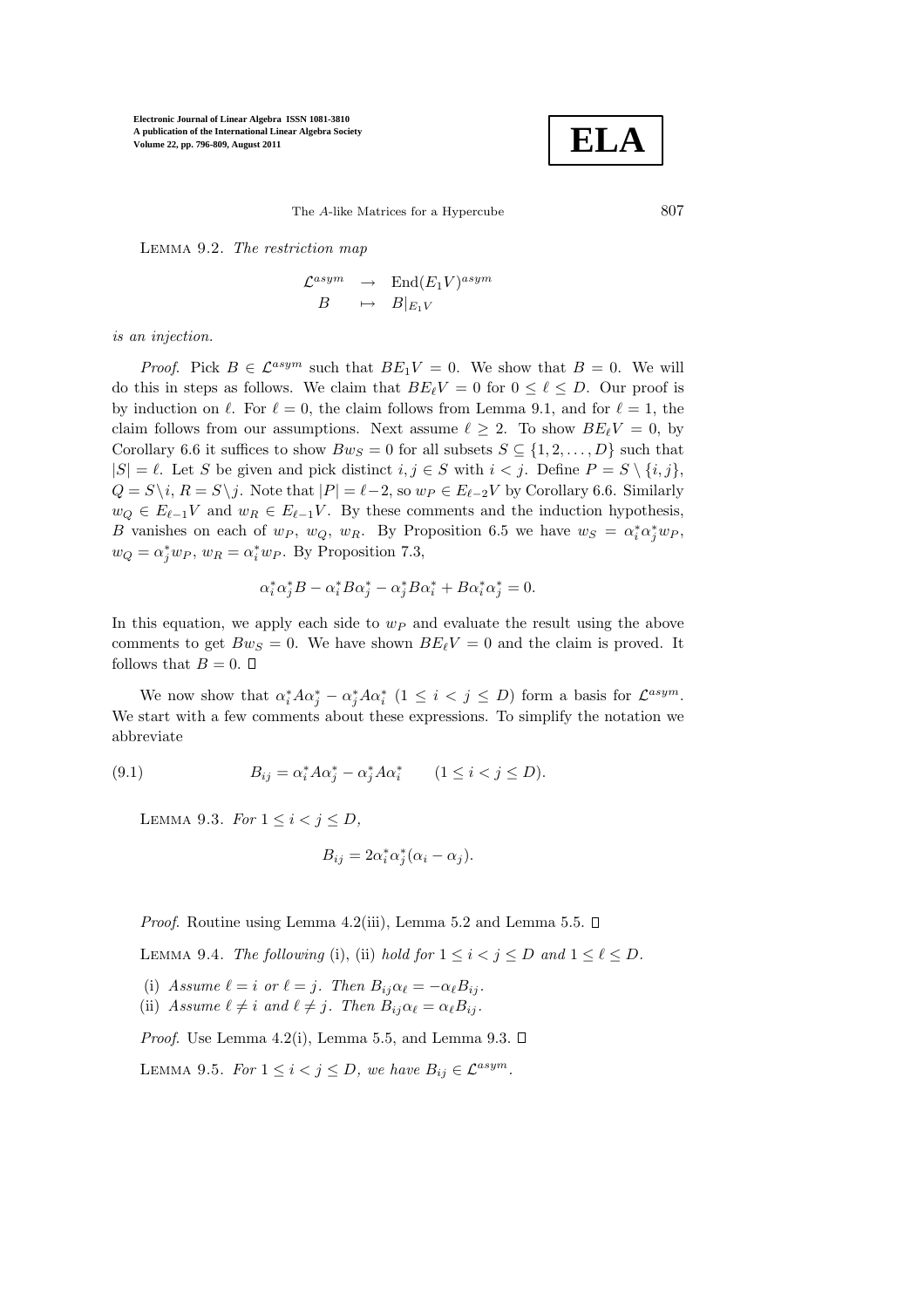

## 808 Š. Miklavič and P. Terwilliger

*Proof.* The matrix  $B_{ij}$  is antisymmetric by (9.1) and since each of A,  $\alpha_i^* \alpha_j^*$  is symmetric. We show  $B_{ij}$  commutes with A. Using Lemma 4.2(iii), Lemma 9.3 and Lemma 9.4 we find

$$
B_{ij}A - AB_{ij} = 2B_{ij}(\alpha_i + \alpha_j) = 4\alpha_i^* \alpha_j^* (\alpha_i^2 - \alpha_j^2) = 0,
$$

with the last equality holding since  $\alpha_i^2 = \alpha_j^2 = I$ . Therefore,  $B_{ij}$  commutes with A.

Pick  $x, y \in X$  that are not equal or adjacent. We show that the  $(x, y)$ -entry of  $B_{ij}$  is zero. By (9.1) and since  $\alpha_i^*$ ,  $\alpha_j^*$  are diagonal,

$$
(B_{ij})_{xy} = (\alpha_i^*)_{xx} A_{xy} (\alpha_j^*)_{yy} - (\alpha_j^*)_{xx} A_{xy} (\alpha_i^*)_{yy}.
$$

But  $A_{xy} = 0$  since x, y are not adjacent, so  $(B_{ij})_{xy} = 0$ . The result follows.  $\square$ 

For  $1 \leq i < j \leq D$ , we now give the action of  $B_{ij}$  on the basis (6.1).

LEMMA 9.6. For  $1 \le i < j \le D$  and  $S \subseteq \{1, 2, ..., D\}$ ,

$$
B_{ij}w_S = \begin{cases} -4w_{(S \cup j)\setminus i} & \text{if } i \in S \text{ and } j \notin S, \\ 4w_{(S \cup i)\setminus j} & \text{if } i \notin S \text{ and } j \in S, \\ 0 & \text{otherwise.} \end{cases}
$$

*Proof.* Use Proposition 6.5 and Lemma 9.3.  $\square$ 

THEOREM 9.7. The matrices

(9.2) 
$$
\alpha_i^* A \alpha_j^* - \alpha_j^* A \alpha_i^*, \qquad 1 \le i < j \le D
$$

form a basis for  $\mathcal{L}^{asym}$ . Moreover, the dimension of  $\mathcal{L}^{asym}$  is  $\binom{D}{2}$ .

*Proof.* The number of elements in (9.2) is equal to  $\binom{D}{2}$ . The elements in (9.2) are contained in  $\mathcal{L}^{asym}$  by Lemma 9.5. The elements in (9.2) are linearly independent; this can be verified using Lemma 9.6 with  $|S| = 1$ . Therefore, the dimension of  $\mathcal{L}^{asym}$ is at least  $\begin{pmatrix} D \\ 2 \end{pmatrix}$ . To finish the proof it suffices to show that the dimension of  $\mathcal{L}^{asym}$ is at most  $\begin{pmatrix} \bar{D} \\ 2 \end{pmatrix}$ . By Lemma 9.2 the dimension of  $\mathcal{L}^{asym}$  is at most the dimension of  $\text{End}(E_1 V)^{asym}$ . The dimension of  $\text{End}(E_1 V)^{asym}$  is  $\binom{D}{2}$  since the dimension of  $E_1 V$ is D. Therefore, the dimension of  $\mathcal{L}^{asym}$  is at most  $\binom{D}{2}$ . The result follows.

COROLLARY 9.8. The following is a basis for  $\mathcal{L}$ :

$$
\{I, \alpha_1, \alpha_2, \dots, \alpha_D\} \cup \{\alpha_i^* A \alpha_j^* - \alpha_j^* A \alpha_i^* \mid 1 \le i < j \le D\}.
$$

Moreover, the dimension of  $\mathcal{L}$  is  $1 + D + {D \choose 2}$ .

*Proof.* Recall that  $\mathcal{L}$  is a direct sum of  $\mathcal{L}^{sym}$  and  $\mathcal{L}^{asym}$ . The result now follows from Corollary 8.4 and Theorem 9.7.  $\square$